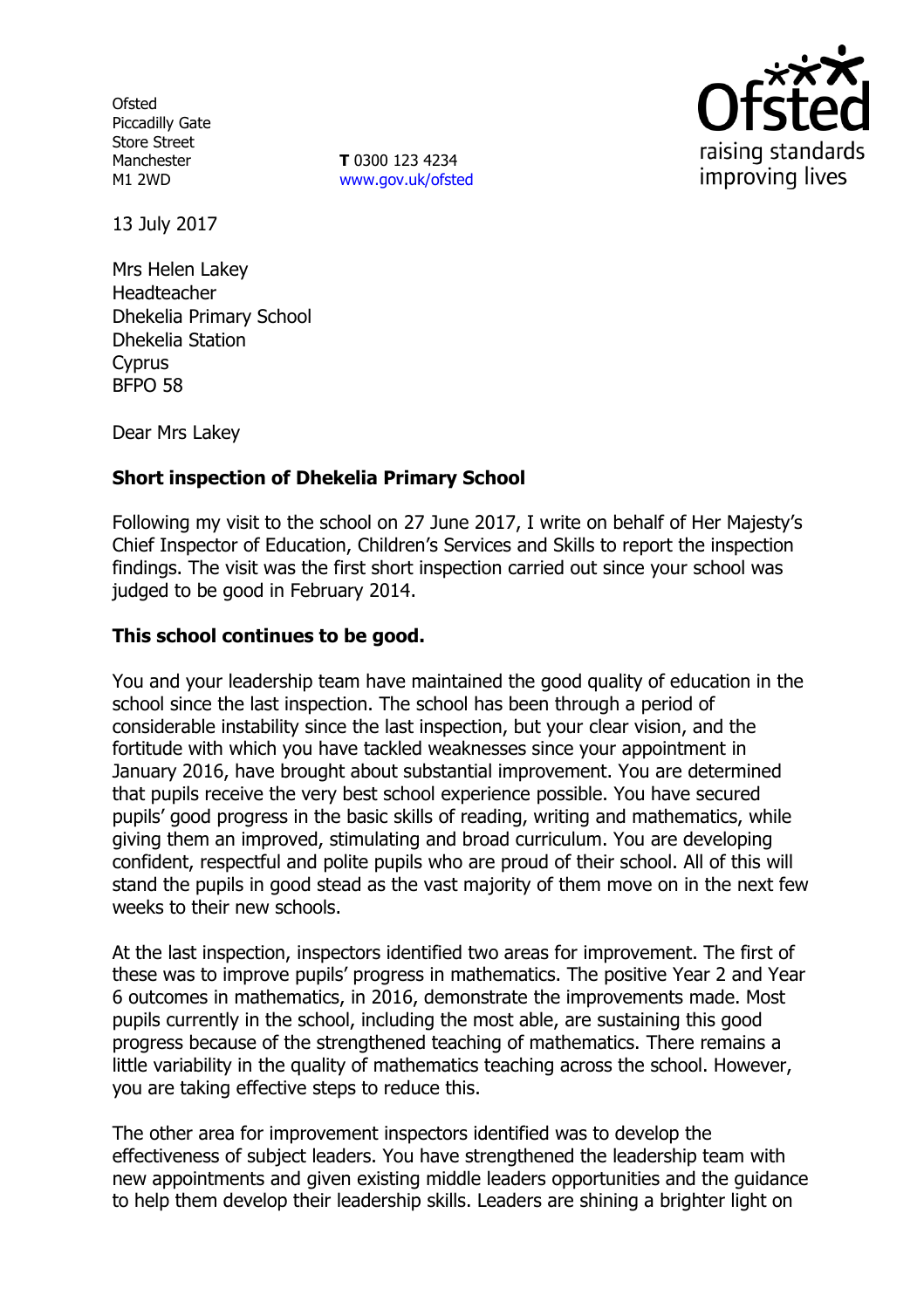

the quality of teaching and the curriculum, and the progress of groups of pupils, through the regular checks they make. They identify pupils at risk of underachievement and take effective action to ensure that teachers meet the needs of these pupils. However, not all leaders make an equally strong contribution to the quality of teaching in a wide range of subjects.

I was particularly interested to find out about pupils' progress in writing, as pupils' achievement in writing across all phases was weaker than in other subjects in 2016. You have accurately pinpointed what needs to improve and have made substantial headway with this issue. As a result, most pupils currently in the school, including boys, for whom attainment has been weaker, are making good progress. You know precisely where teaching has not been as strong and where a minority of pupils still need to catch up. You are taking effective action to address this.

Despite some turbulence in the school governance committee (SGC), governors have a wide range of appropriate skills and experience they bring to the table. You have encouraged the SGC to review and reorganise the way it works. As a result, governors know the school well and increasingly challenge leaders. Governors recognise that you, rather than governors, have driven improvements in governance. They understand the need to build sustainability in the strength of governance, so that regardless of changes in leadership, staffing and the pupil population, the SGC provides consistent and effective challenge and support.

The Ministry of Defence (MOD) provides effective challenge and support to you and your team. Advisers keep a check on how the school is progressing. They identify precisely, based on a broad range of evidence, where further improvement is needed.

### **Safeguarding is effective.**

You, the SGC and MOD have ensured that all safeguarding arrangements are fit for purpose and that records are detailed and of high quality. For example, checks on adults to make sure that they are suitable to work with children are robust. Adults are well trained and report any concerns they have that a child may be being harmed or at risk of harm, including from extremist ideas that could lead to radicalisation. The designated safeguarding lead is relentless in her care of the pupils.

Adults teach pupils how to stay safe. For example, they teach pupils how to be safe in the strong sunshine. I observed some of the youngest children being taught to use knives safely in the outdoors. Pupils understand the dangers associated with social networking. They know what to do if they experience bullying online. Pupils told me that any kind of bullying is rare, and that adults deal with it effectively. Relationships between adults and pupils are such that pupils have trusted adults they can speak to about any worries they may have. Furthermore, pupils support each other well, for example through the advice page of their newspaper.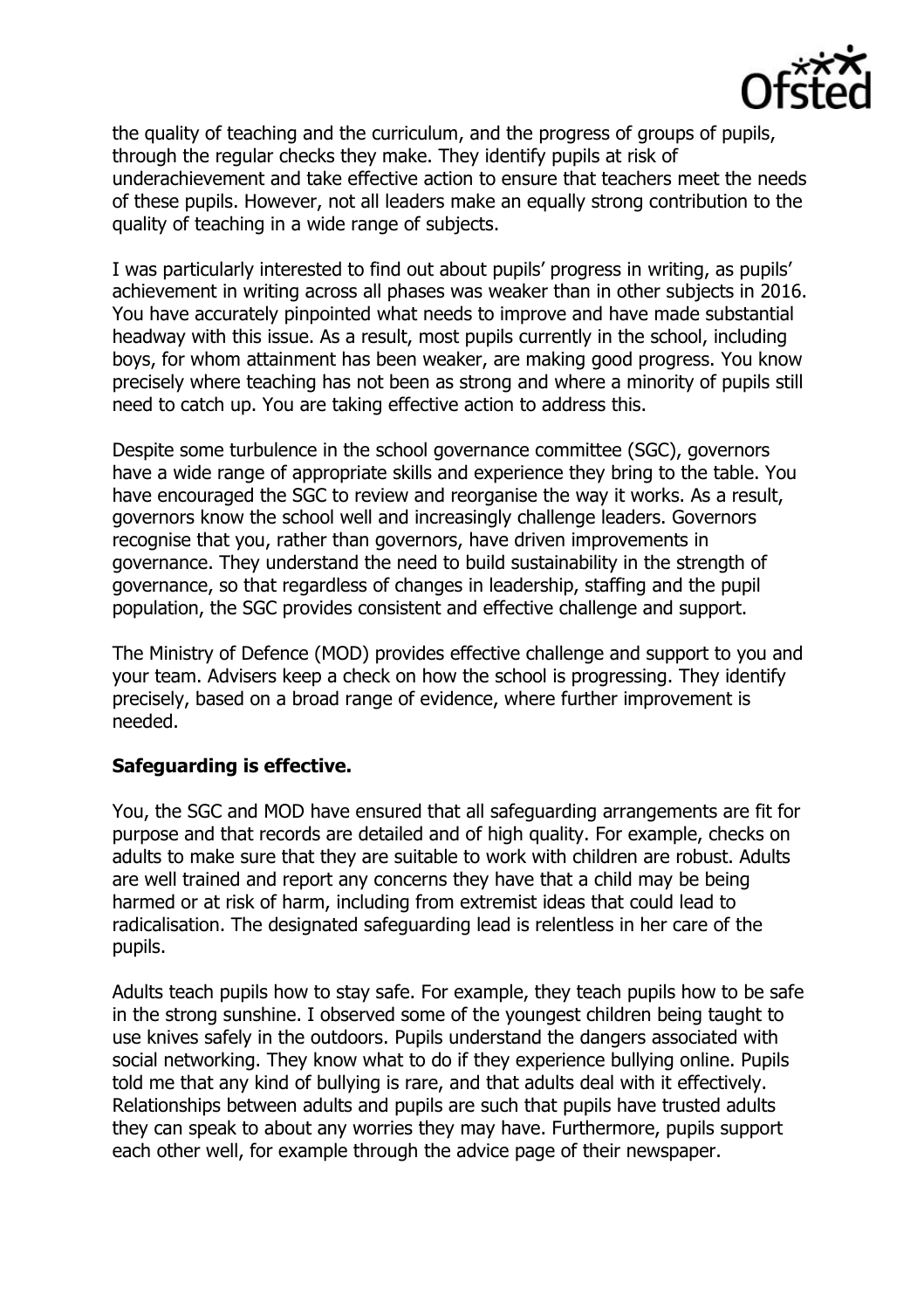

The way the school promotes British values contributes much to pupils feeling safe in school. For example, pupils learn a great deal about different cultures, religions and genders. The many pupils I questioned demonstrated understanding, tolerance and respect for these differences.

## **Inspection findings**

- $\blacksquare$  Provision for children in the early years is very strong. The foundation classes are well resourced and adults' skilful use and arrangement of these resources challenges children. Children concentrate, make choices, are not afraid to have a go at difficult tasks and persevere. They develop the attributes of effective learners that prepare them exceptionally well for Year 1.
- The proportion of children achieving a good level of development by the end of the foundation stage has increased year-on-year and is above the England average. Furthermore, a good proportion of the most able children exceed many of the early learning goals. In 2016, no children exceeded the early learning goals in writing, despite doing so in reading and other areas of learning. The strong foundation stage leader has introduced a wide range of strategies to build children's vocabulary and knowledge of letters and sounds, and to engage them in writing across the areas of learning both inside and outside. As a result, all children make good progress in writing and the most able children are now surging ahead with their writing.
- You have rightly prioritised the teaching of writing across the age range, an aspect where pupils' outcomes have been weaker than in other subjects. Because of improvements in the quality of teaching, including extensive opportunities for pupils to write in a wide range of subjects other than English, almost all pupils in the school are working at least at an appropriate age-related standard. An increasing proportion of pupils are writing at greater depth. Most of those who were falling behind in their writing have caught up, and leaders and teachers have identified those pupils who still need to make more rapid progress where a little of the teaching, mainly in Year 1, has not been as strong.
- Most teachers make effective use of your chosen approach to using mathematics resources to help embed pupils' conceptual understanding of numbers and calculations. Teachers are challenging all groups of pupils, including the most able, with tricky mathematics problems. Pupils' reasoning skills are improving because teachers require pupils to explain their thinking as they solve problems. This has led to improvements in pupils' progress by the end of both key stage 1 and key stage 2 in 2016. Pupils are sustaining this strong progress across the age range. A little teaching is less strong. You are keeping a close eye on this and with your other leaders are taking effective action to reduce any inconsistencies in the quality of mathematics teaching.
- You have taken robust action to tackle any weaknesses in teaching and leadership. You have appointed key new leaders and identified where there is potential to bring on middle leaders. You have set precise and appropriately stretching targets for staff in the best interests of pupils, resulting in the improved quality of teaching and leadership. When carrying out their checks,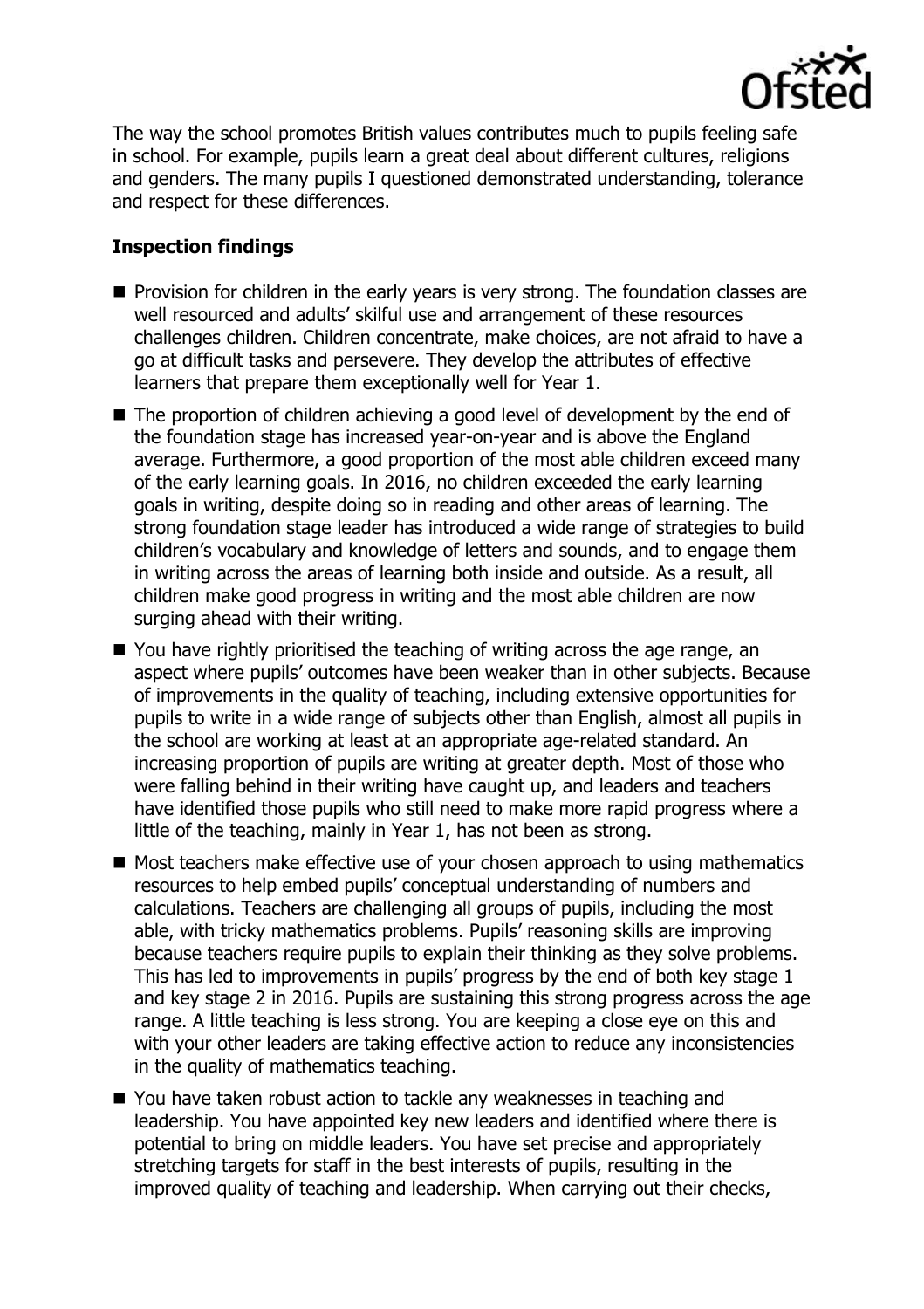

leaders focus sharply on the impact of teaching on pupils' learning and progress. They keep a close eye on pupils who need to catch up. You are working with subject leaders across the curriculum to ensure that all make an equally strong contribution to the quality of teaching and pupils' progress.

■ You are passionate about pupils receiving a broad, balanced and deep curriculum, not just a narrow diet of reading, writing and mathematics. This is evident in the much-improved, stimulating and vibrant school environment, including the 'immersion' spaces, in which pupils of all ages value the opportunity to play and explore. Termly whole-school curriculum themes are a vehicle for improving the skills of middle subject leaders, improving teaching in non-core subjects and deepening pupils' knowledge, understanding and skills. For example, the recent 'splash of colour' project, which included an extended visit from a professional artist, fired pupils' imagination and enthusiasm for art and artists. This project helped pupils to produce work of high quality. It also helped the art leader to look deeply and broadly at the quality of teaching and pupils' developing skills.

## **Next steps for the school**

Leaders and members of the SGC should ensure that:

- any remaining variations in the quality of teaching, especially in writing and mathematics, are reduced, so that more teaching matches the quality of the best
- leadership responsibility is shared yet further, and that leaders at all levels become consistently effective in the difference they make to pupils' progress in all subjects
- $\blacksquare$  the organisation and constitution of the SGC is such that, regardless of changes, it consistently provides effective challenge and support.

I am copying this letter to the senior principal, MOD Schools and the chair of the SGC. This letter will be published on the Ofsted website.

Yours sincerely

Philip Riozzi **Her Majesty's Inspector**

### **Information about the inspection**

I held meetings with you and other leaders throughout the inspection. I met with several members of the SGC and two representatives from the MOD. I briefly visited most classes with you and the teaching and learning coach to observe pupils' learning. Along with a group of leaders, I scrutinised a sample of pupils' workbooks and examined assessment information. I examined a range of documents including safeguarding information, the school development plan, leaders' notes of the checks